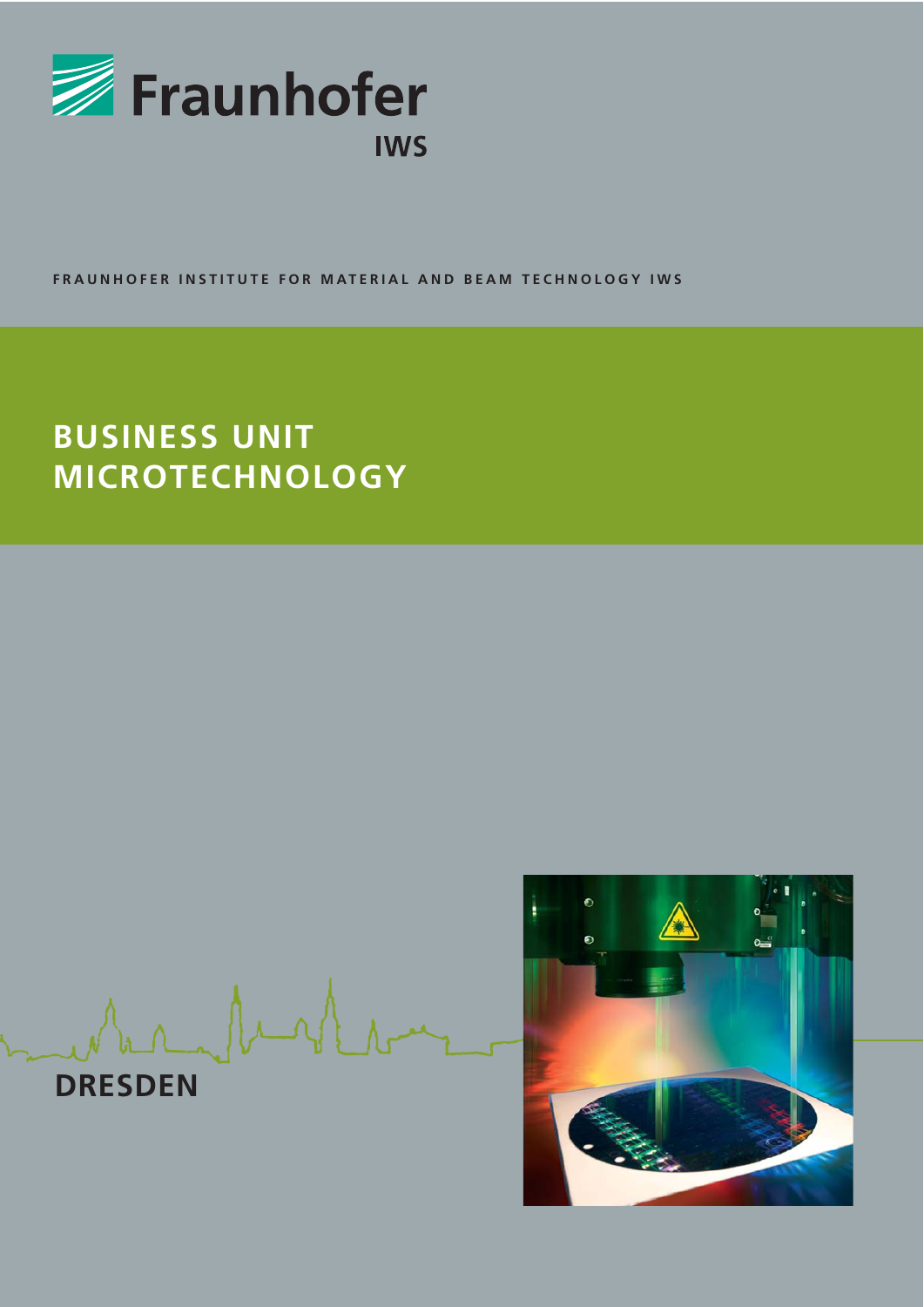

## **LASER AS TOOL FOR MICROPROCESSING AND SURFACE FUNCTIONALIZATION**

The IWS business unit "Microtechnology" concentrates its research on the development of processes and systems for laser micro processing, surface functionalization and micro and biotechnology. Main foci are the applications with short pulsed and ultra-short pulsed lasers for the processing of diversified materials and design, simulation and prototyping of micro bio systems in various medical biological applications.

### **Scientific basis**

- laser-based know-how of diversified materials and processes
- procedure and system understanding of laser micro processing
- development of process-adapted systems technology and process control
- design and simulation of optics and beam guiding systems
- simulation and rapid manufacturing of microfluidic components
- development of automation systems for laboratory units in the field of biomedical engineering

### **Trend**

Increasing miniaturization in the fields of electronic engineering, semiconductor production and biomedical engineering require applications of ever smaller and more precise structures on various substrates. Innovative material developments in automotive, engineering, energy technology and photovoltaics involve new tools and technologically new processing concepts. Short pulsed and ultra-short pulsed lasers with various wavelengths offer new opportunities for highly precise machining tasks. Furthermore, an increasing demand for functionality of 2D and 3D surfaces requires new innovative approaches for the generation of periodic/nano and macro meter structures on large-area components made of polymers, metal, ceramics and coating material.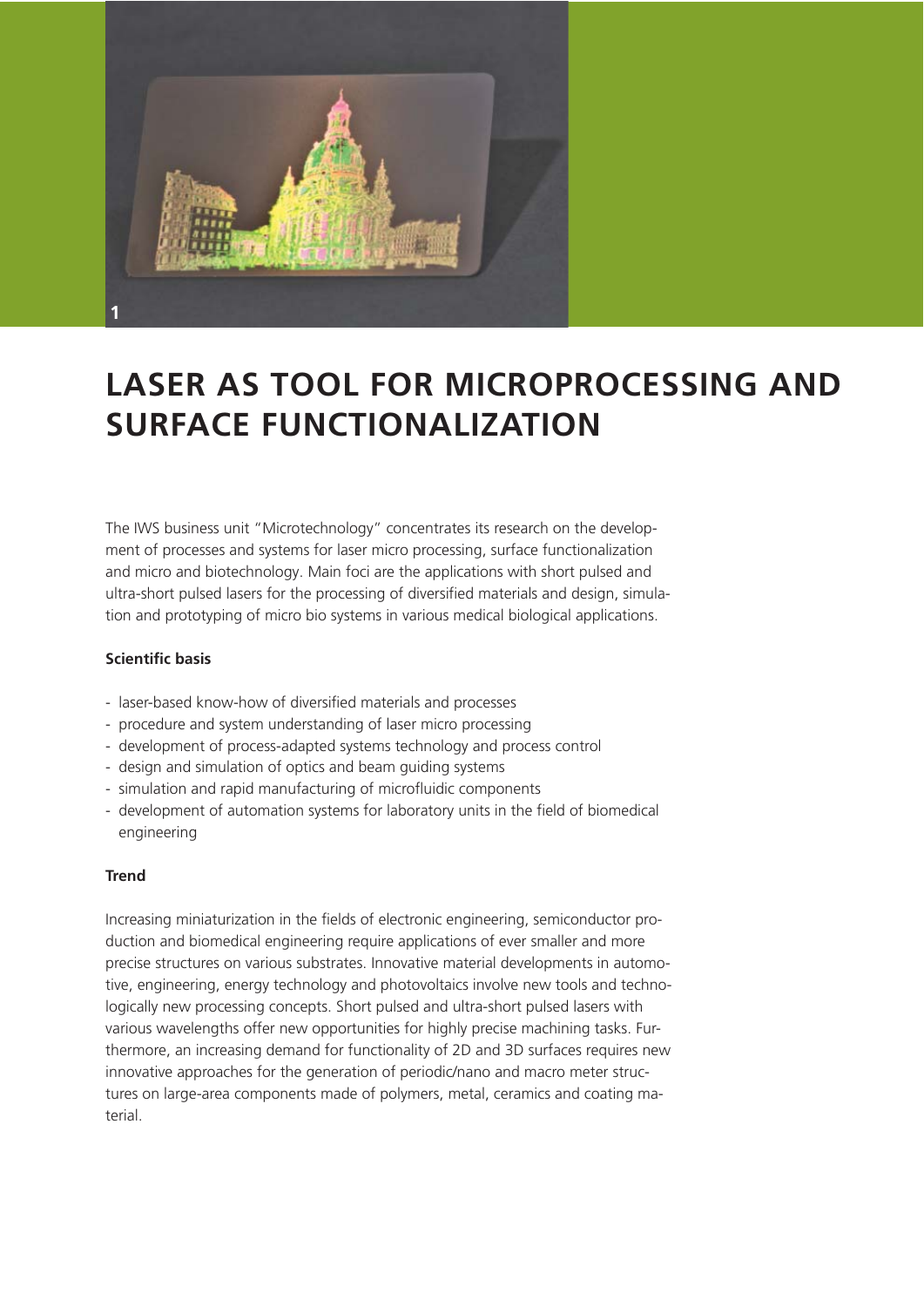



### **OUR COMPETENCIES**

#### **Laser microprocessing**

The extensive equipment tool and the corresponding know-how enable us to perform profound research for laser beam microprocessing applications. Our work focusses in the miniaturization of functional elements in engineering, system, automotive and machine construction as well as in biomedical engineering. Examples include the generation of 3D structures in sub-mm range and surface structures in polymers, metals, ceramics or quarzitic and biocompatible materials as well as laser cleaning technologies. Equal to structuring, diagnostics is decisive for process and result understanding. That's the reason why our scientists have specialized on optical laser process characterization with high-speed camera analysis and non-destructive material testing via terahertz radiation.

### **Micro and biosystem technology**

Research tasks in this field concentrate on the design, simulation and rapid manufacturing of microfluidic structures, micro reactors and complex Lab-on-the-Chip systems. Further research and development priorities are based on 3D scaffold structures, hollow fiber-based perfusion micro bioreactors systems as platform for cell structures.

### **Surface functionalization**

New techniques for the fabrication of 2D and 3D micro and nanostructures on polymers, metals, ceramics and coatings enable the generation of structured surfaces on large areas and yet provide micro and nano properties. In addition to the topographic modification it is also possible to vary electrical, chemical and mechanical characteristics. These structured surfaces can be used in biotechnology, photonics and tribology.

- *1/2 Component structured by means of laser interference*
- *3 Moon-phase display of high-quality mechanical watches with decorative, colored carbon coating and laser structured starry sky (Saxon manufactory)*